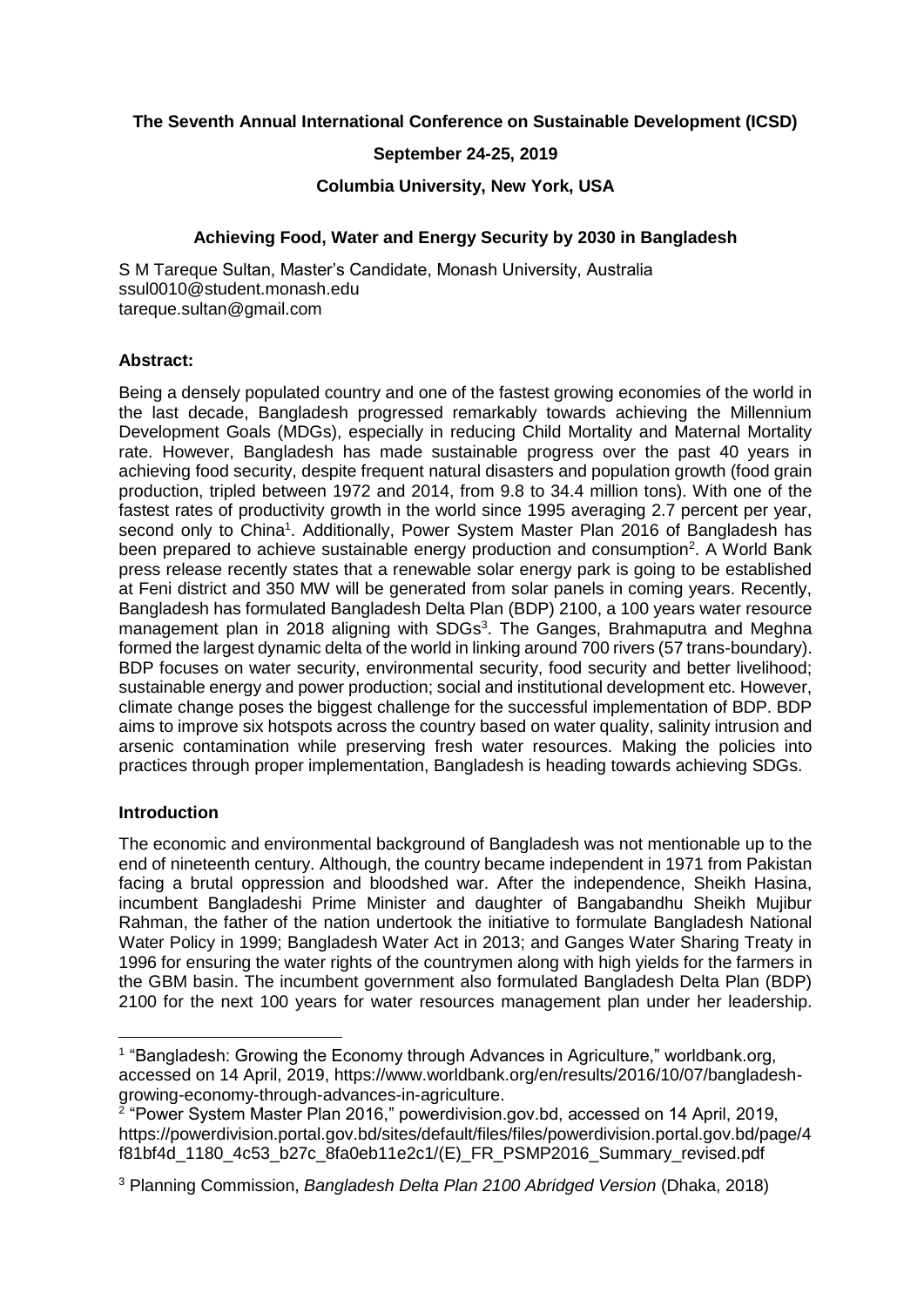Moreover, the government formulated Sustainable and Renewable Energy Development Authority (SREDA) for sustainable solutions of power and energy as a part of strengthening the institutional capacity.

Rice is the staple food and fish is the main source of protein in Bangladesh. As such, Bangladesh targeted to achieve food security from food sufficiency. The population of Bangladesh is 164.7 million and is increasing at the rate of 1.1 annually in 2018<sup>4</sup>. Moreover, the country is densely populated where 976 people live in per square km<sup>5</sup>. Thus, it is very challenging to increase food productivity while arable land is shrinking each year. Currently the quantity of rice production in the country amounts 36.3 million MT in 2018 $\textdegree$ . Inversely, climate change especially global warming posing a damaging threat to the food security. Flush flood, salinity intrusion, dried and hot weather are causing catastrophe to the farmers along with the consumers. Storm surges like Tsunami, Sidar, Aila, and Mahsen damaging the crops and rural farming infrastructure.

Moreover, Bangladesh had been struggling to increase energy production since the last decades. Along with the other factors of production, electricity plays a vital role in industrial production and economic growth. Currently the electricity production capacity stands 22051 MW which was only 4942 MW in 2009<sup>7</sup>. Thus, Bangladesh has quadrupled electricity generation capacity within the last 10 years. Additionally, the country aims to increase the popularity of renewable energy. Now, 230 MW renewable energy is generated from hydraulic power generation installed at Sangu and Matamuhuri river<sup>8</sup>. Moreover, SREDA has undertaken a program to implement 500 MW Solar Power Development. As such, Bangladesh has been marching towards sustainable and renewable energy along with coal and natural gas-based power generation.

## **Background**

 $\overline{a}$ 

My personal job experience in the development sector especially in the local government system of Bangladesh, practical experience gathered from field inspection of development projects at district level, rural attachment training conducted by Rural Development Academy of Bangladesh have inspired me to grow interest in SDGs and community participation. The SDGs and related publications including different plan document published by General Economics Division of Bangladesh Planning Commission provided the theoretical base while Bangladesh Bureau of Statistics and relevant publications of different ministries and divisions helped me to get statistical data.

## **The Motivation for Achieving SDGs**

The stunning success in achieving the MDGs inspired Bangladesh to be more optimistic for achieving SDGs. The remarkable success in reducing poverty gap ratio, reaching gender parity at primary and secondary school education, mortality rate reduction of under-five aged

701d18136af7/%E0%A6%8F%E0%A6%95-

<sup>4</sup> Bangladesh Bureau of Statistics, *Population and Housing Census 2011* (Dhaka, 2015).

<sup>5</sup> Bangladesh Bureau of Statistics, *Population and Housing Census 2011* (Dhaka, 2015), 49.

<sup>6</sup> Planning Commission, *Bangladesh Delta Plan 2100 Abridged Version* (Dhaka, 2018), 7.

<sup>7</sup> Achievement of Last 10 Years, powerdivision.gov.bd, accessed on 23 July, 2019. https://powerdivision.gov.bd/site/page/6cd25d49-3150-482a-8bd0-

<sup>%</sup>E0%A6%A8%E0%A6%9C%E0%A6%B0%E0%A7%87.

<sup>&</sup>lt;sup>8</sup> Renewable Energy Program, powerdivision.gov.bd, accessed on 20 July, 2019. https://powerdivision.gov.bd/site/page/7cdf7d30-6656-41ec-aa8a-943193f30a61/R--E-Program.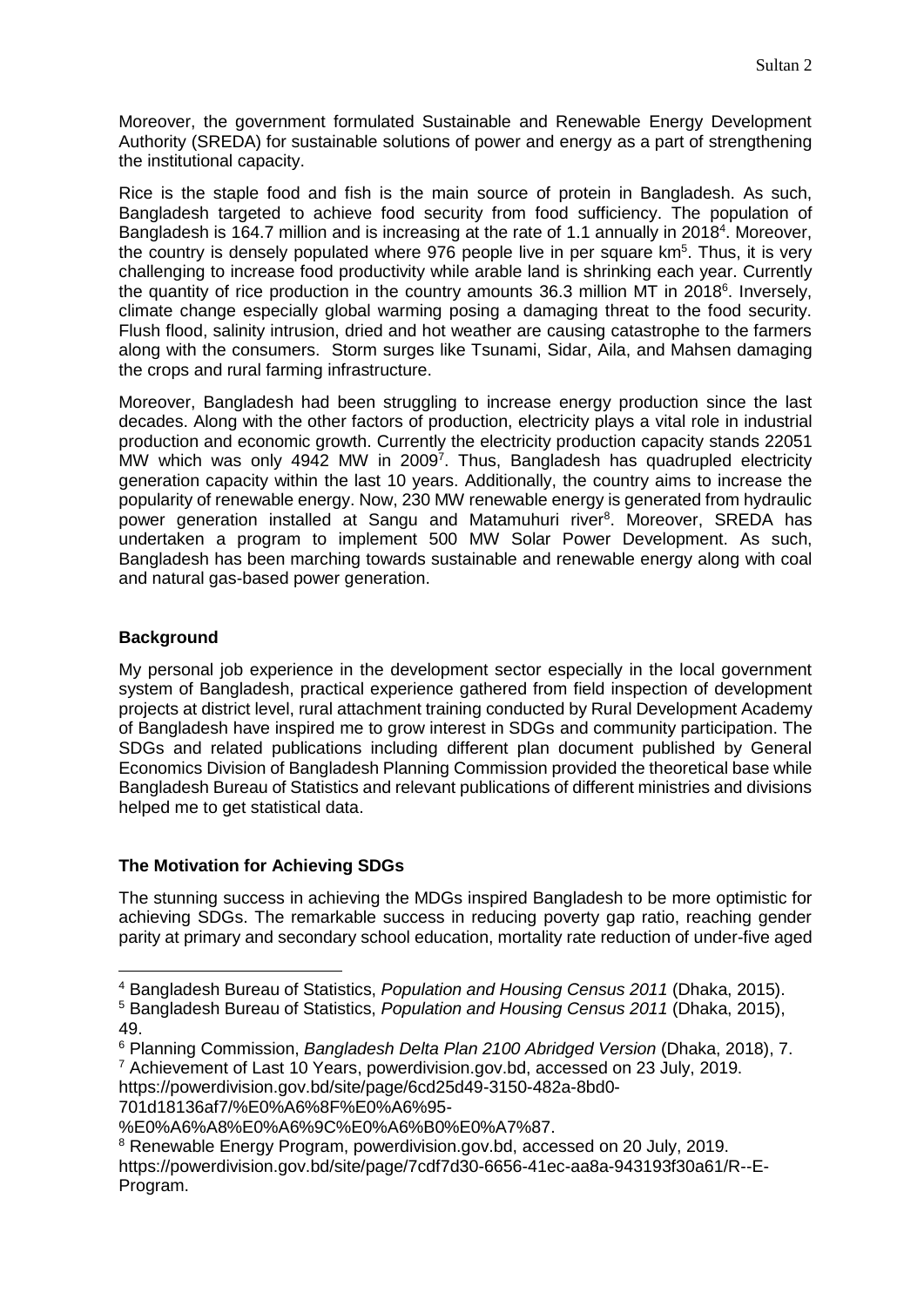children<sup>9</sup>. Additionally, the Household Income and Expenditure Survey of 2010 data shows that Bangladesh reduced the poverty at a rate of 2.47% annually since 1991-92. Although it has a lot of challenges to overcome in coming years like removing poverty pockets, reducing unemployment and underemployment, stunting and wasting of under-five children<sup>10</sup>. Bangladesh has already aligned all the required policy papers and plan documents with SDGs and started financing for SDGs achievement.

# **Achieving Food Security from Food Sufficiency in Bangladesh**

Globally, 124 million people have been suffering from acute hunger and 151 million children have been suffering from stunting and wasting<sup>11</sup>. Although the prevalence of hunger, undernourishment, child stunting and child mortality in Bangladesh have been reduced from 2000 to 2018. The GHI score of Bangladesh was 36.0 which is reduced to 26.1 in 2018 GHI 2018<sup>12</sup>. However, Bangladesh achieved self-sufficiency in food in 1999 for the first time. At that time, it had requirement of 21.4 million MT which was met by producing 24.9 MT<sup>13</sup>.

Agriculture has been playing the most important role in achieving food security along with the economic well-being while contributing 15% to the GDP alone. Rice is the staple food of Bangladesh. Bangladesh progressed tremendously in increasing rice productivity. The productivity increased to 350 Lac/35 million MT in 2015 which was only 100 Lac/10 million MT in 1973<sup>14</sup>. And the rice production stands 36.3 million MT in 2018<sup>15</sup>. It reveals that the rice productivity has been increased 3.5 times in the last 45 years while the population doubled since the independence.



Graph 1 and 2: Forty-Five Years Production Statistics and Yield Rate of Rice<sup>16</sup>.

<sup>&</sup>lt;sup>9</sup> "Bangladesh's Progress on the MDGs," undp.org, accessed 12 June, 2019. http://www.bd.undp.org/content/bangladesh/en/home/post-2015/millennium-developmentgoals.html.

<sup>&</sup>lt;sup>10</sup> "MDG Progress Report 2015," undp.org, accessed 12 June, 2019.

http://www.bd.undp.org/content/bangladesh/en/home/library/mdg/mdg-progress-report-2015.html.

<sup>11</sup> "2018 Global Hunger Index Results," globalhungerindes.org accessed 12 July, 2019. https://www.globalhungerindex.org/results/.

<sup>12</sup> "2018 Global Hunger Index Results," globalhungerindes.org accessed 12 July, 2019. https://www.globalhungerindex.org/results/.

<sup>13</sup> Habiba, Umma et al., *Food Security and Risk Reduction in Bangladesh 2015* (Springer Japan, 2015).

<sup>&</sup>lt;sup>14</sup> Planning Commission, *Bangladesh Delta Plan 2100 Abridged Version* (Dhaka, 2018), 7.

<sup>15</sup> Planning Commission, *Bangladesh Delta Plan 2100 Abridged Version* (Dhaka, 2018), 7.

<sup>16</sup> Bangladesh Bureau of Statistics, *45 Years Statistics of Major Crops,* (Dhaka, 2018), 23, Line Graph 1.2.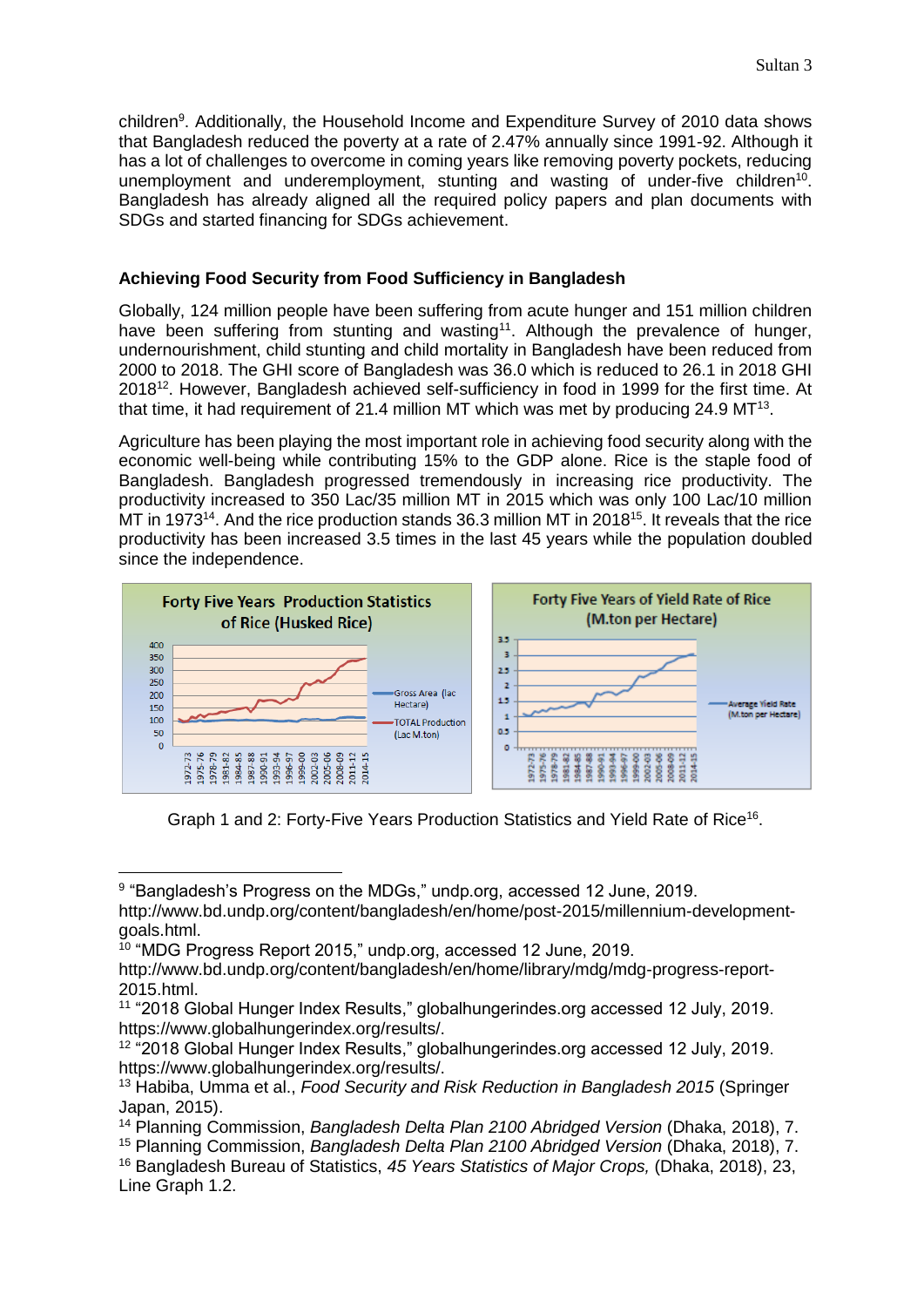Potato is another important food and mostly used vegetables in Bangladesh. Most of the Bangladeshi people eat rice with curry and potato is the common item in all of the curries. Although, potato is also very common item in the growing fast food industries. The following graphs show that the potato productivity increased nine-fold in the last 45 years while having fivefold increase in productivity per hectare. Although, wheat production in Bangladesh in not too much to be mentioned.



Graph 3 and 4: Forty-Five Years Production Statistics and Yield Rate of Rice <sup>17</sup>

Bangladesh is one of the leading countries in fish production and world's third biggest country in inland waters capture production<sup>18</sup>. Additionally, Bangladesh is one of the top fresh water fish producing countries in the world. It has 4.70 million hectares of rivers, canals, lakes, ponds and floodplains where fish is produced abundantly which provides 60% of animal protein to our daily life<sup>19</sup>. Moreover, World Fish Centre reveals that 60% of Bangladeshi people eat fish in each alternative day. It also says that the poorest has an average of 44 grams of fish consumption<sup>20</sup>. Recently, the country is aiming to increase marine fishing for utilizing the blue economy $21$ .

As per the Global Climate Risk Index 2019, Bangladesh has been identified as ninth most natural disaster-prone countries in the world which poses threat to food security at large<sup>22</sup>. In the rainy season, the crops are usually damaged by the heavy rain and flush flood. Bangladesh Rice Research Institute (BRRI) has introduced a number of flood and dry resilient crop variety in the last decade. Notably, BRRI introduced 41 high yielding rice varieties including four types of rich which are draught, flood, salinity and submergence. Additionally, BRRI developed world's first zinc enriched and antioxidant enriched rice varieties $^{23}$ .

 $\overline{\phantom{a}}$ 

<sup>20</sup> "Aquaculture for Income and Nutrition," worldfoshcenter.org Accessed 17 July, 2019. https://www.worldfishcenter.org/content/aquaculture-income-and-nutrition-ain.

<sup>17</sup> Bangladesh Bureau of Statistics, *45 Years Statistics of Major Crops,* (Dhaka, 2018), 153, Line Graph 3.2.

<sup>&</sup>lt;sup>18</sup> "The State of World Fisheries and Aquaculture," fao.org Accessed 11 July, 2019 [http://www.fao.org/3/I9540EN/i9540en.pdf.](http://www.fao.org/3/I9540EN/i9540en.pdf)

<sup>19</sup> Department of Fisheries, *Annual Report 2017,* (Dhaka, 2018), 7.

<sup>21</sup> Planning Commission, *Bangladesh Delta Plan 2100 Abridged Version* (Dhaka, 2018), 8.

<sup>&</sup>lt;sup>22</sup> "Global Climate Risk Index 2019," germanwath.org Accessed 22 July, 2019. https://germanwatch.org/en/16046

<sup>23</sup> "Success Stories 2009-2018," brri.gov.bd Accessed 15 June, 2019.

http://www.brri.gov.bd/site/notices/c181858e-fc18-470f-b4f8-e232dfe95808/Success-Stories-2009-18.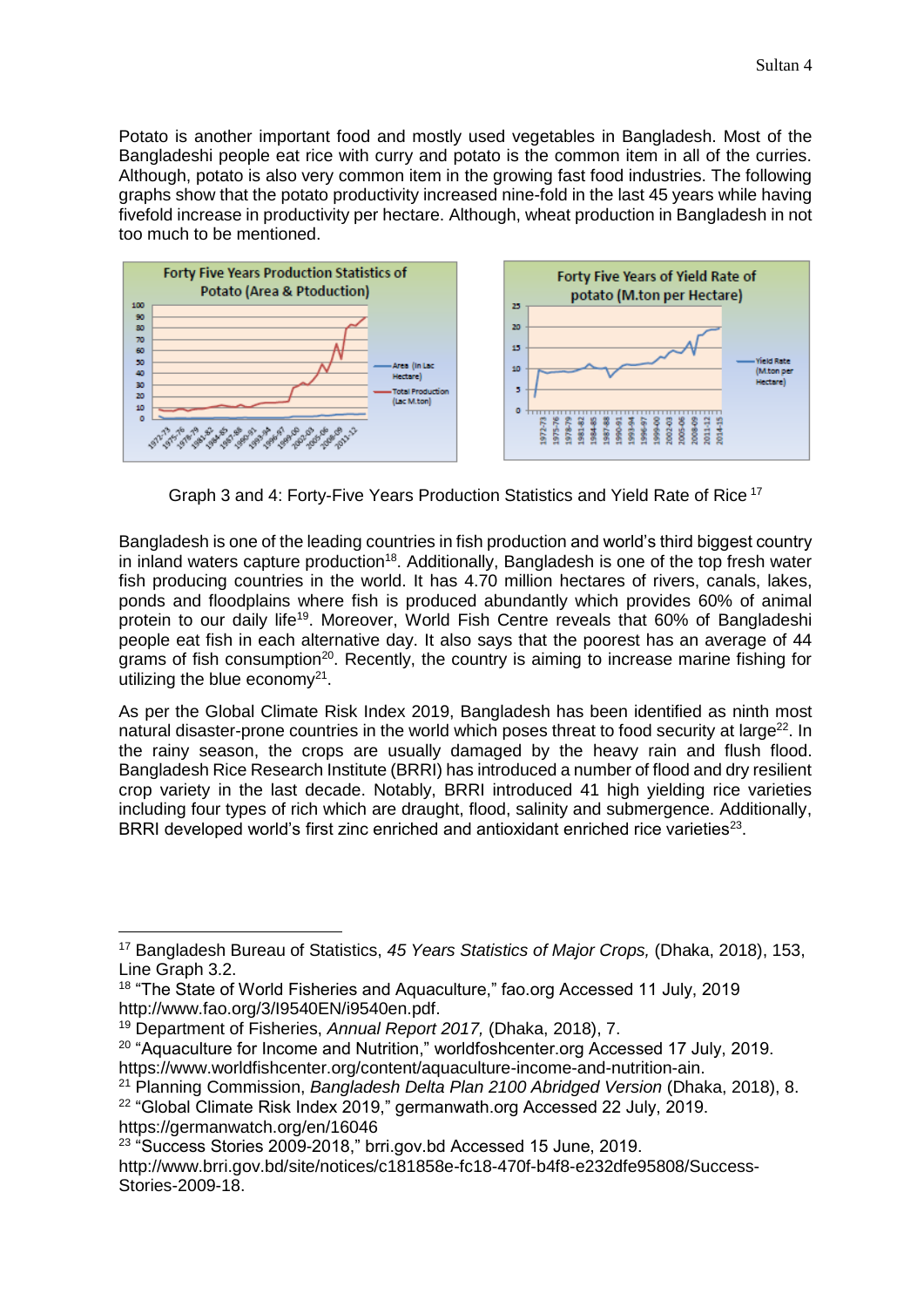Arguably, the contribution of livestock resources is increasing in the last decade for achieving food security. Especially, in the last three years it started increasing constantly. While beef is the most common item among the countrymen as the Muslims have the majority population.

| Livestock      | 2015-16       | 2017-18       | Increase (%)         |
|----------------|---------------|---------------|----------------------|
| <b>Species</b> |               |               |                      |
| Cattle         | 23.78 million | 24.09 million | 0.31 million (1.30%) |
| <b>Buffalo</b> | 1.47 million  | 1.49 million  | 0.02 million (1.36%) |
| Sheep          | 3.34 million  | 3.47 million  | 0.13 million (3.89%) |
| Goat           | 25.77 million | 26.10 million | 0.33 million (1.28%) |

| Livestock | 2015-16         | 2017-18          | Increase $(\%)$          |
|-----------|-----------------|------------------|--------------------------|
| Products  |                 |                  |                          |
| Milk      | 7.28 million    | 9.41 million     | 2.13 million (29.25%)    |
| Meat      | 6.15 million    | 7.26 million     | 1.11 million (18.04%)    |
| Egg       | 11912.4 million | 15520.00 million | 3607.60 million (30.28%) |

Table 1 and 2: increase of livestock species and products in the last three years $^{24}$ .

## **Water Security for achieving SDGs**

l

Water is the lifeline of human civilization. But the fresh water stock is shrinking globally. Water is closely related with agriculture, industry, sanitation, fisheries and wild life, navigation, hydropower, tourism and biodiversity clearly. However, the water is the close associate of flooding, river erosion, and tidal surge. As such Bangladesh has undertaken some policy document like Bangladesh Delta Plan 2100, National Water Policy 1999, Bangladesh Water Act 2013 and Bangladesh Water Rules 2018 to bring efficiency and effectiveness in surface water and ground water management. Some water activists and researchers termed water as fundamental rights. Unless the equitable water rights a number of animal species and women and children may fall in the threat of extinction. The water policy also aims to increase institutional capacity development in water management along with enhancing role of women in water management.

Bangladesh lay in the low land of Ganges-Brahmaputra-Meghna basin in which most of the river water flows from upper region of India and China. In the summer, the rivers get dried and there is no water except sand in the river. Inversely, mighty amount of water come along the transborder rivers in the rainy season and inundate the catchments. Around 70% of the total land area of Bangladesh is less than 1 meter above the se level and 10% of the land is occupied by lakes and rivers<sup>25</sup>. 93% of the water drain out through Bangladesh is generated outside of the country which poses the biggest challenge for the country<sup>26</sup>.

<sup>24</sup> Department of Livestock, *Livestock Economy at a Glance* (Dhaka, 2018), 1-2.

<sup>25</sup> Planning Commission, *Bangladesh Delta Plan 2100 Abridged Version* (Dhaka, 2018),8.

<sup>26</sup> Planning Commission, *Bangladesh Delta Plan 2100 Abridged Version* (Dhaka, 2018), 15.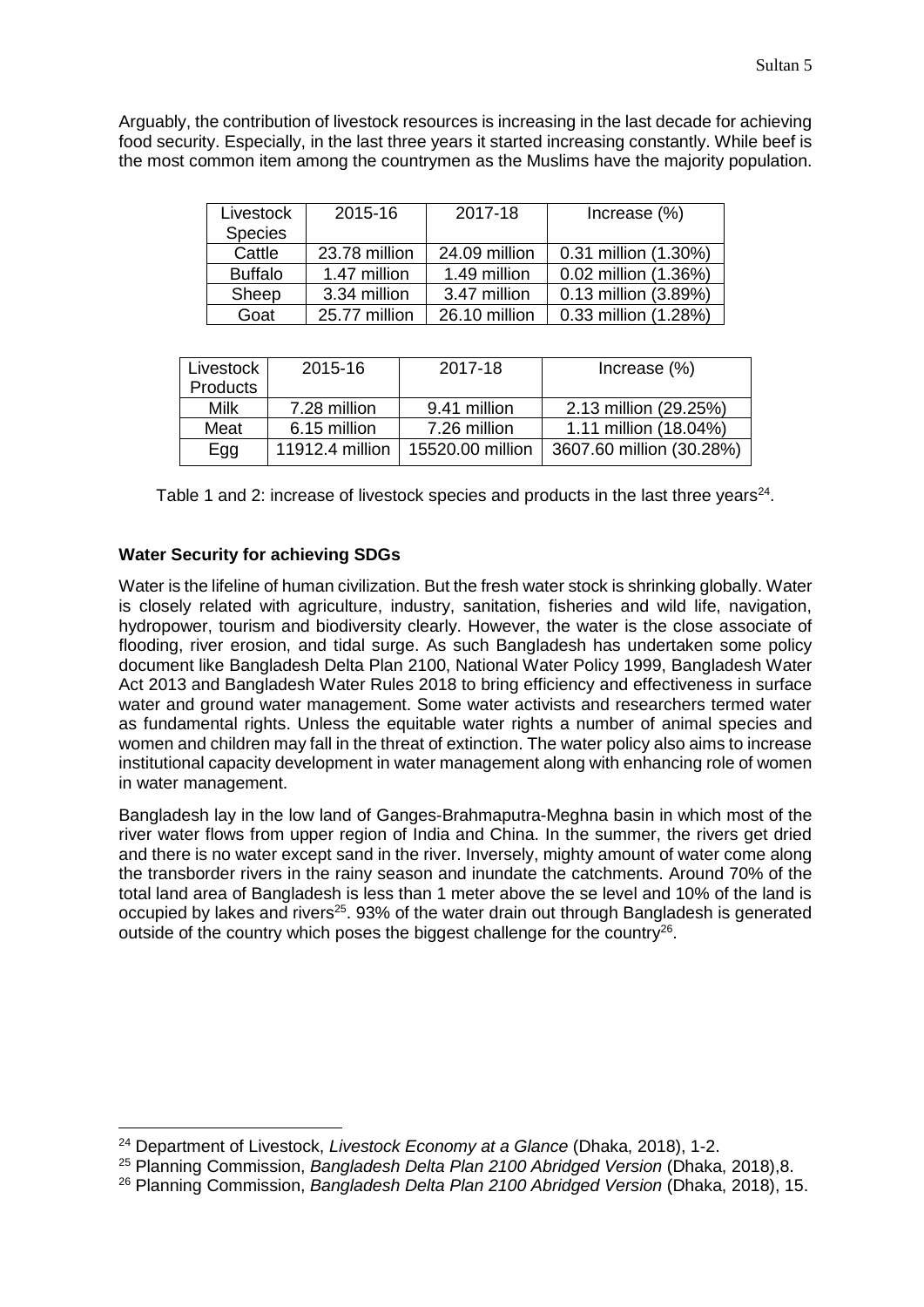

Map 1: the Ganges Brahmaputra Meghna basin $^{27}$ .

Bangladesh has progressed better in institutional capacity development with the plan and policy documents. Likewise, Water Resources Planning Organization (WARPO) is responsible for finding hydrological regions and planning the development of that water resources at macro level. It prepares short-term and long-term National Water Management Plan. While, Bangladesh Water Development Board undertakes the development projects to develop the water infrastructures and resources.

National Water Policy of Bangladesh ensures the water rights to all and equitable distribution. It clearly states that the ownership of the water vests in the state<sup>28</sup>. It also monitors the water ecology and quality; salinity control; fisheries and navigational operation. Flood and drought monitoring cell also keep a sincere eye on the water flows in the rainy season and requirement in the summer season. Inversely, there are 57 transboundary rivers in Bangladesh out of which 54 rivers with India and 3 with Myanmar<sup>29</sup>. Both the country India and Myanmar are located in the upstream. Thus, they have the geographic opportunity to control the river water in the summer.

<sup>27</sup> Joint River Commission, Bangladesh, *The Ganges Brahmaputra Meghna basin map* (Dhaka 1973).

<sup>28</sup> Ministry of Water Resources, *National Water Policy* (Dhaka, 2000).

<sup>29</sup> Joint River Commission, *Bangladesh, List of Transboundary Rivers* (Dhaka 1973).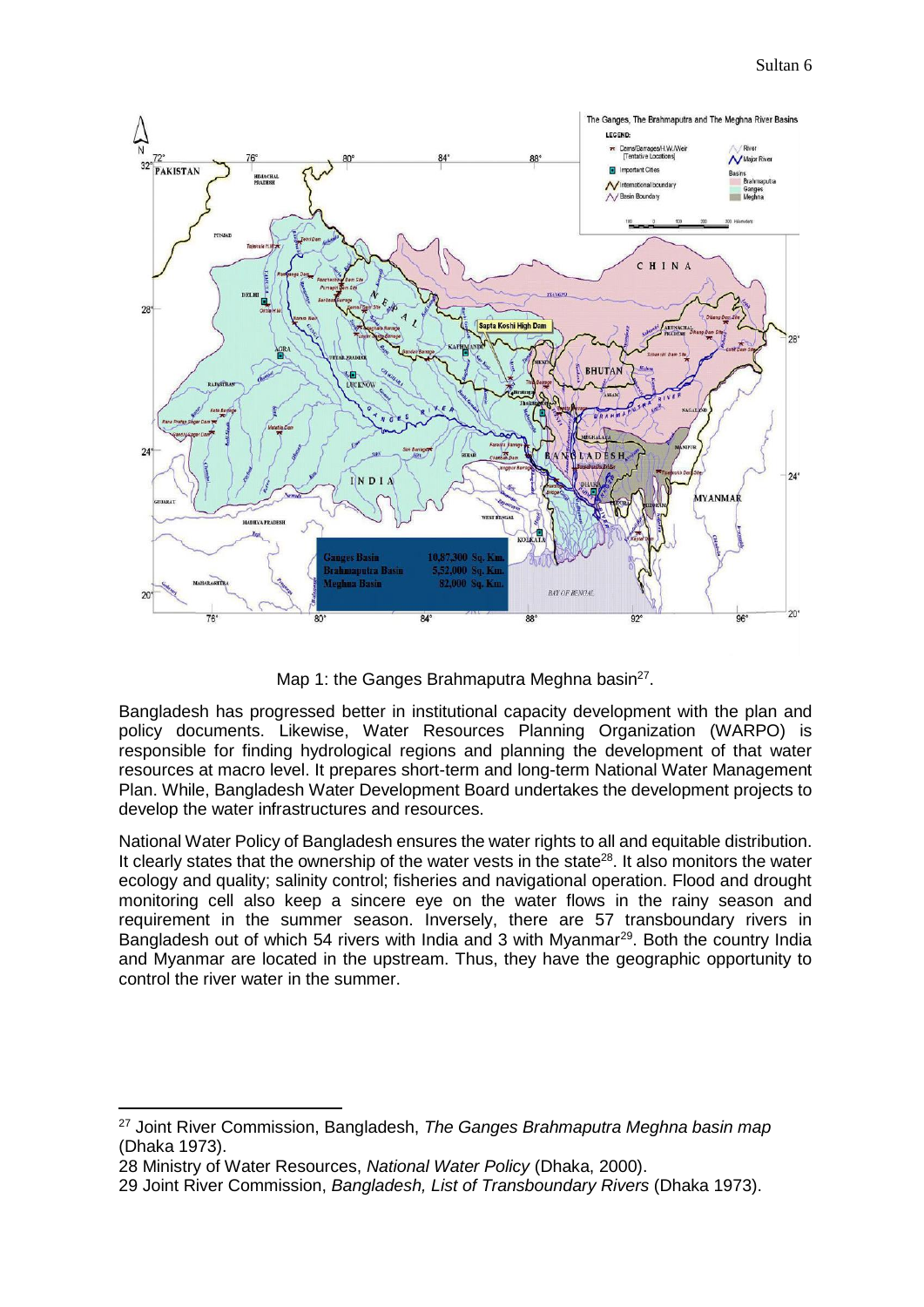

Map 2: Transboundary Rivers in Bangladesh.

Water Diplomacy between Bangladesh and India begun in 1991 when Sheikh Hasina became Prime minister of Bangladesh. Consequently, the government of Bangladesh and government of India signed the historical Ganges Water Sharing Treaty in 1996<sup>30</sup>. As per the condition, Bangladesh and India will receive guaranteed 35000 cusecs of water in alternate three 1- day period during March 11 to May 10 of each year $31$ . The annexure 1 of the treaty shows the water sharing proportion:

| Availability at Farakka                                             | Share of India  | Share of Bangladesh |  |  |
|---------------------------------------------------------------------|-----------------|---------------------|--|--|
| 70000 cusecs or less                                                | .50%            | .50%                |  |  |
| 70000 cusecs-75000 cusecs                                           | Balance of flow | 35000 cusecs        |  |  |
| Balance of flow<br>40000 cusecs<br>75000 cusecs or more             |                 |                     |  |  |
| Table 3: Water Sharing Proportion of Farakkha Water Sharing Treaty. |                 |                     |  |  |

Teesta water sharing treaty is still a high priority of Bangladesh but it is lingering by the Indian counterpart especially the Chief Minister of West Bengal Province<sup>32</sup>. Teesta is one of the most important rivers for its influence on agriculture and livelihood in the basin. The river is originated in the Sikkim valley of Himalayan range in India. Parallelly, in May 2018 Indian External Affairs Minister Sushma Swaraj said that the water sharing treaty would not be possible with the consent of provincial government of West Bengal. Around 21 million

l

<sup>30</sup> Joint River Commission, Bangladesh, *Ganges Water Sharing Treaty 1996* (Dhaka, 1996), 3.

<sup>31</sup> Joint River Commission, Bangladesh, *Ganges Water Sharing Treaty 1996* (Dhaka, 1996), 6.

<sup>32</sup> Harun ur Rashid, " Likehood of Agreement on Teesta Water Sharing," *The Daily Star,*  June 30, 2018, https://www.thedailystar.net/opinion/likelihood-agreement-teesta-watersharing-1597378.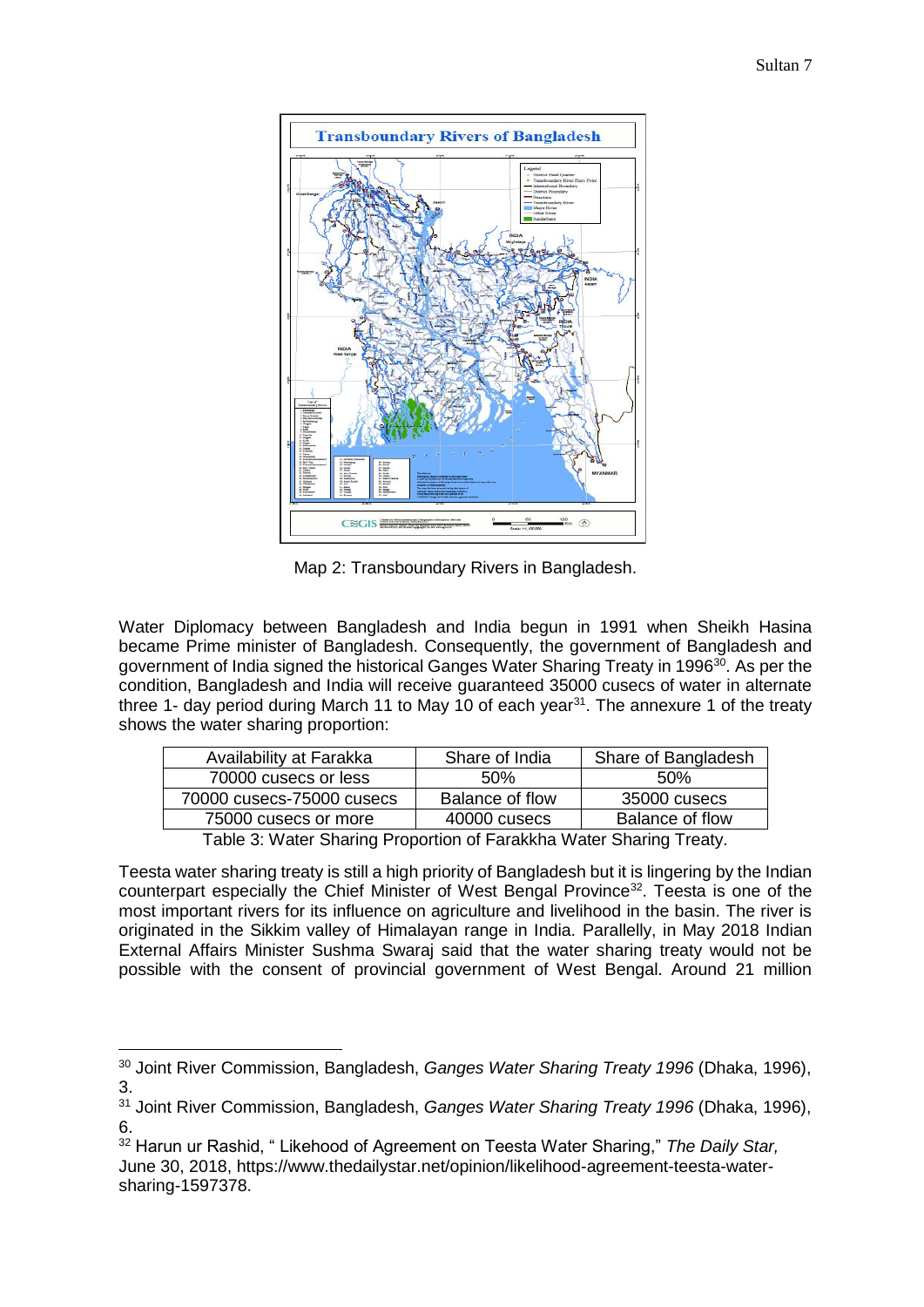Bangladeshi people live in Teesta basin while only 8 million Indian people in their part<sup>33</sup>. Bangladesh India bilateral relationship got a good speed in 2009 and a draft agreement on water sharing treaty was presented during the visit of Manmohan Singh, the Prime Minister of India. But the initiative was futile for the opposition of Mamata Banarjee, the Chief Minister of West Bengal.

The Government of Bangladesh also tries to maintain water governance for equitable distribution. The National Water Policy also outlines the participation of public and private involvement along with community participation. Moreover, Bangladesh Delta Plan 2100 has clustered and categorized the 64 districts of Bangladesh for assessing water requirement and formulating the action plan where six out of sixty-four districts are less hazard prone for their geographic location<sup>34</sup>. Total country is divided into the following six hotspots.

| <b>SL</b> | <b>Hotspots</b>                                | Land    | <b>Number</b>    | <b>Name of Districts</b>                                                                                                                                                                                                                                                                                                           |
|-----------|------------------------------------------------|---------|------------------|------------------------------------------------------------------------------------------------------------------------------------------------------------------------------------------------------------------------------------------------------------------------------------------------------------------------------------|
|           |                                                | Area    | Ωf               |                                                                                                                                                                                                                                                                                                                                    |
|           |                                                | (sq.km) | <b>Districts</b> |                                                                                                                                                                                                                                                                                                                                    |
| 01        | Coastal Zone                                   | 27738   | 19               | Bagerhat, Barguna, Barishal,<br>Bhola,<br>Chandpur, Chattogram, Cox's Bazar, Feni,<br>Jashore, Jhalokathi, Khulna,<br>Gopalgonj,<br>Lakshipur, Narail, Noakhali, Patuakhali,<br>Pirojpur, Satkhira, Shariatpur                                                                                                                     |
| 02        | Barind<br>and<br><b>Drought</b><br>Prone Areas | 22848   | 18               | Bogura, Chuadanga, Dinajpur, Gaibandha,<br>Joypurhat, Kushtia, Meherpur, Naogan,<br>Nawabgonj, Nilphamari, Pabna,<br>Natore,<br>Panchagarah, Rajshahi, Rangpur, Satkhira,<br>Sirajgonj, Thakurgaon                                                                                                                                 |
| 03        | Haor<br>and<br>Flash<br>Flood<br>Areas         | 16574   | 3                | Bandarban, Khagrachari, Rangamati                                                                                                                                                                                                                                                                                                  |
| 04        | Chattogram<br><b>Hill Tracts</b>               | 13295   | 29               | Barguna, Barishal, Bhola, Bogura, Chandpur,<br>Cumilla, Faridpur, Feni, Gaibandha,<br>Gopalgonj, Jamalpur, Kurigram, Lakshmipur,<br>Lalmonirhat,<br>Madaripur,<br>Manikgonj,<br>Munshigonj, Narayangonj, Natore, Chapai<br>Nawabganj, Noakhali, Pabna, Potuakhali,<br>Rajshahi, Rajbari, Shariatpur, Sirajgong,<br>Tangail, Khulna |
| 05        | River System<br>and Estuaries                  | 35204   | $\overline{7}$   | Barishal, Chattogram, Dhaka,<br>Khulna,<br>Rajshahi, Rangpur, Sylhet                                                                                                                                                                                                                                                               |
| 06        | Urban Areas                                    | 19823   | 6                | Gazipur, Jhenaidah, Magura, Mymensingh,<br>Nilphamari, Sherpur                                                                                                                                                                                                                                                                     |

Table 4: List of districts based on hotspots.

Moreover, BDP 2100 stipulates fresh water strategies for sustainability and environmental protection. It includes basin management for storing fresh water resources; excavation of local water storages like canals, baors (bigger wetlands), and ponds; increasing fresh water flow to urban areas; preservation of natural water bodies; maintaining balanced ground water level<sup>35</sup>.

<sup>33</sup> Harun ur Rashid, " Likehood of Agreement on Teesta Water Sharing," *The Daily Star,*  June 30, 2018, https://www.thedailystar.net/opinion/likelihood-agreement-teesta-watersharing-1597378.

<sup>34</sup> Planning Commission, *Bangladesh Delta Plan 2100 Abridged Version* (Dhaka, 2018), 6- 7.

<sup>&</sup>lt;sup>35</sup> Planning Commission, *Bangladesh Delta Plan 2100 Abridged Version* (Dhaka, 2018), 18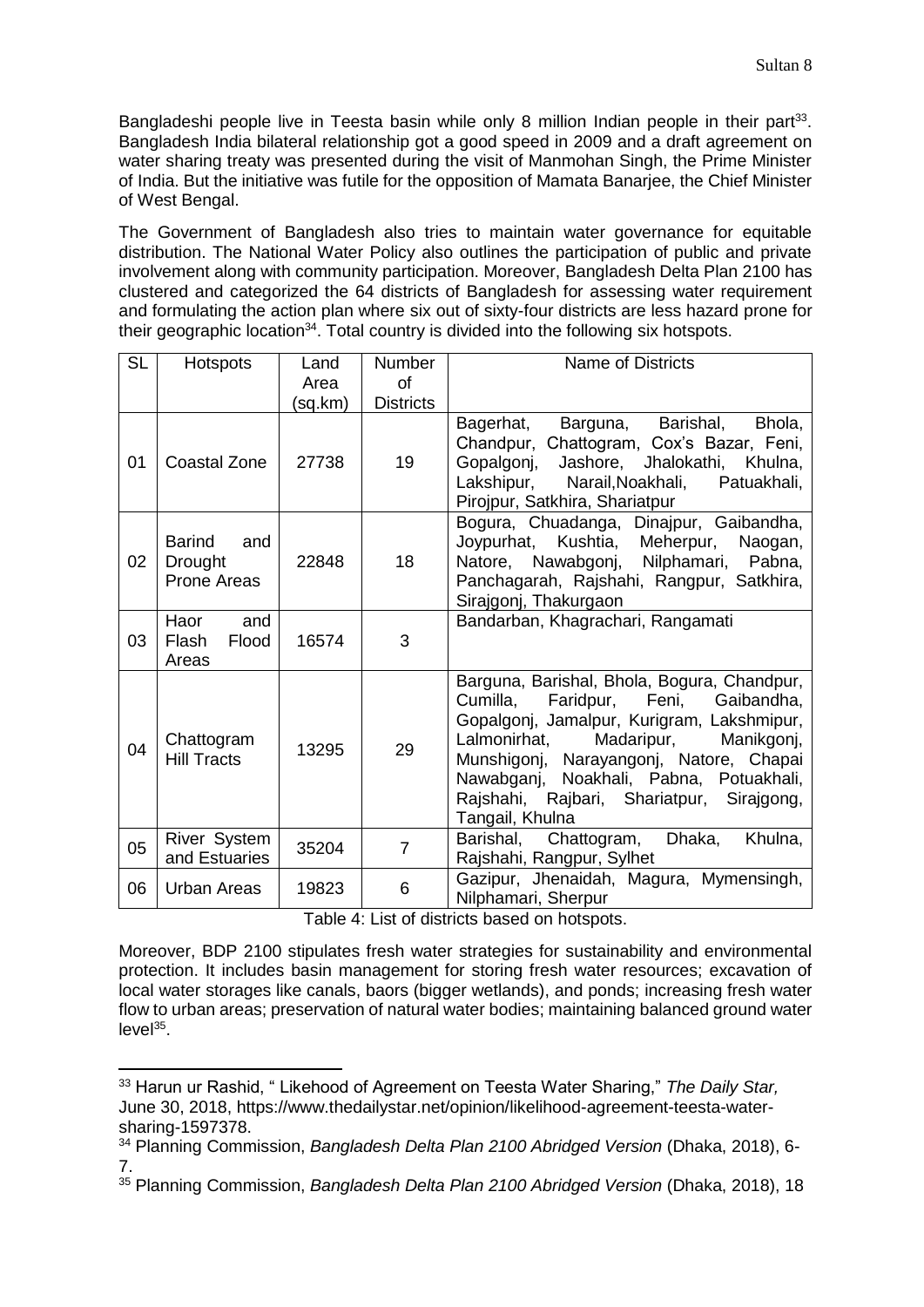## **Marching towards Sustainable Energy**

Being one of the fastest growing economy, Bangladesh is facing energy and power insufficiency since 1971. However, Power and energy generation is another contested term for sustainability and pollution. Most of the electricity was generated from natural gas but the country is recently moving to nuclear power generation<sup>36</sup>. Currently, Bangladesh has 133 power plants which produces 22051 MW<sup>37</sup>. However, the per capita energy consumption increased only from 220 kilo watt hour to 244 kilo watt hour in the last ten years<sup>38</sup>. Additionally, Vision 2021of Bangladesh aims to increase renewable energy generation capacity to 5% in 2015 and 10% in 2021<sup>39</sup>.

SREDA has planned to undertake commercial projects and social sector projects under the program of 500 MW solar power development<sup>40</sup>. The program aims to replace diesel irrigation pumps with solar power; solar mini grid power systems in rural areas; solar power solutions for commercial building, residential and industrial buildings. It has planned to undertake projects as per following table:

| <b>SL</b> | <b>Type of Projects</b> | Capacity (MW) |
|-----------|-------------------------|---------------|
| 01        | Solar Irrigation        | 150           |
| 02        | Solar Mini Grid         | 25            |
| 03        | <b>Solar Park</b>       | 135           |
| 04        | Solar Roof-top          | 30            |
| Total     |                         | 340           |

Table 5: 500 MW Solar Program<sup>41</sup>.

Additionally, the biogas plant for household cooking is getting popular in Bangladesh especially in the rural areas. Rural Development Academy of Bangladesh is trying to familiarize Community Biogas Plant (CBP) which is dependent on a community based participatory mechanism. It is a shared facility and infrastructure where a community accumulates cow dung, slurry and vegetable waste to produce biogas and share the produced biogas in an equitable ratio. Additionally, the biogas powered irrigation system is gaining popularity in the northern districts of Bangladesh.

 $\overline{\phantom{a}}$ 

b38c1448620d/500-MW-Solar-Program

<sup>36</sup> "Nuclear Power in Bangladesh," world-nuclear.org Accessed 25 July, 2019. https://worldnuclear.org/information-library/country-profiles/countries-a-f/bangladesh.aspx

<sup>37</sup> Power Division, *At a Glance* (Dhaka, 2019).

<sup>38</sup> Power Division, *At a Glance* (Dhaka, 2019).

<sup>39</sup> General Economics Division, Perspective Plan of Bangladesh 2010-2021 (Dhaka, 2012), 62-63.

<sup>40</sup> "500 MW Solar Power Development Program," powerdivision.gov.bd Accessed 26 June, 2019. https://powerdivision.gov.bd/site/page/7d42b92a-8f64-4778-a0a8-

<sup>41</sup> "500 MW Solar Power Development Program," powerdivision.gov.bd Accessed 26 June, 2019. https://powerdivision.gov.bd/site/page/7d42b92a-8f64-4778-a0a8 b38c1448620d/500-MW-Solar-Program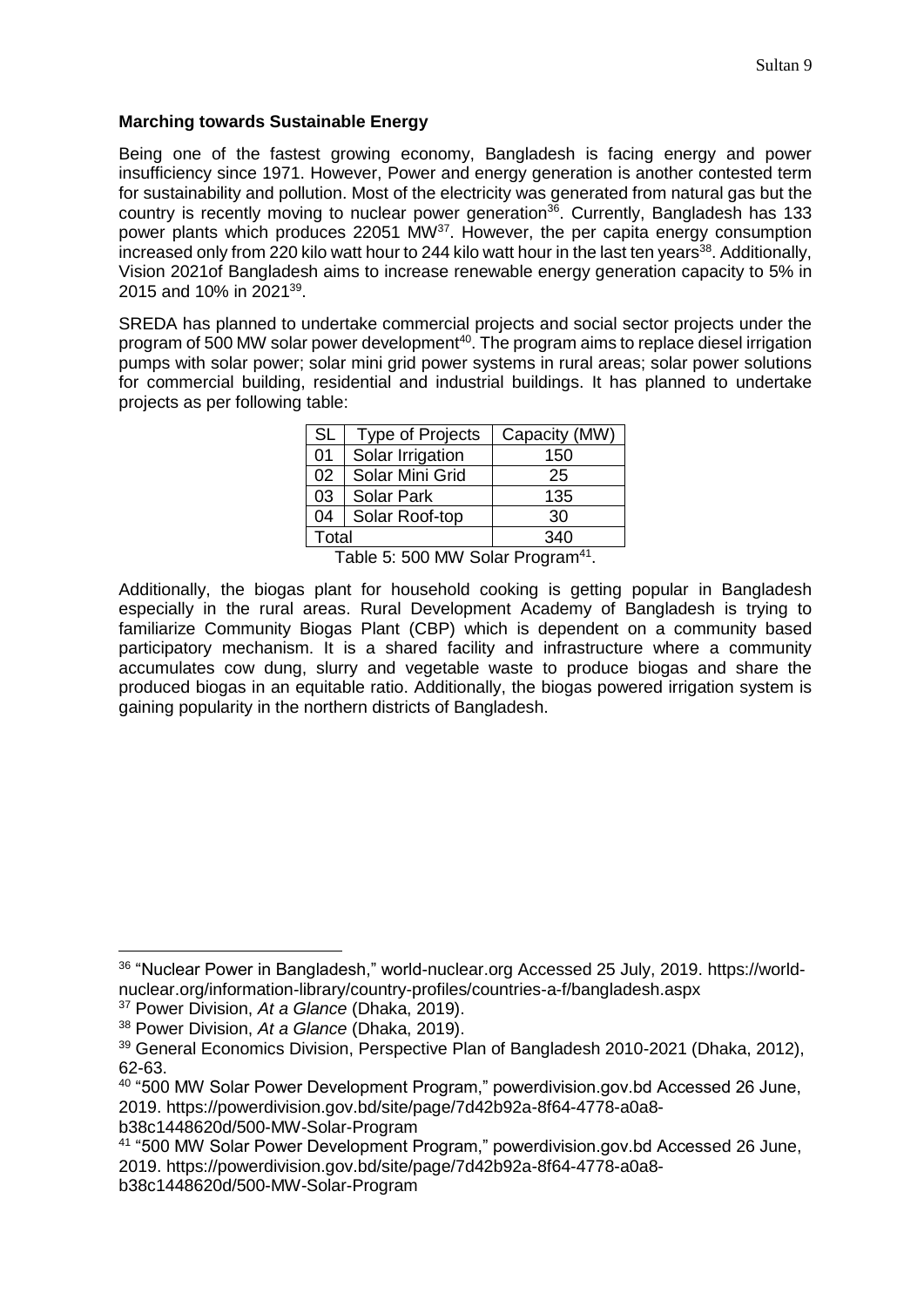

Photo: Inlet of Community Biogas Plant. Source: Najmul Huda Imran, 2017



Photo: Fermentation Chamber of Community Biogas Plant. Source: Najmul Huda Imran, 2017

The Renewable Energy Research Centre (RERC) of RDA has been working on multiple use of renewable energy in the same land. As the land scarcity prevail in Bangladesh and the amount of arable land is decreasing each year. The RERC has introduced multi farming with solar panel system and energy reservation system. Solar power system installed in the gourd field where both are productive.







Renewable Energy Research Centre. Source: Najmul Huda Imran, 2017

l

Multi farming with Solar System. Source: Najmul Huda Imran, 2017

Multi farming with Solar System. Source: Najmul Huda Imran, 2017

The Joint Working Group (JWG) on Bangladesh-Nepal cooperation for power sharing has recently taken the following decision $42$ :

- i. Bangladesh and Nepal will use Indian grid for power transmission;
- ii. Nepal will be building power transmission line in Nepal-India border;
- iii. Bangladesh will be building power transmission lone in Bangladesh-India border;

<sup>42</sup> "Joint Working Group on Bangladesh-Nepal in the Field of Power Sector," moeri.gov.np accessed July 19, 2019. http://www.moewri.gov.np/images/category/JWG-2nd-Nepal-Bangladesh.pdf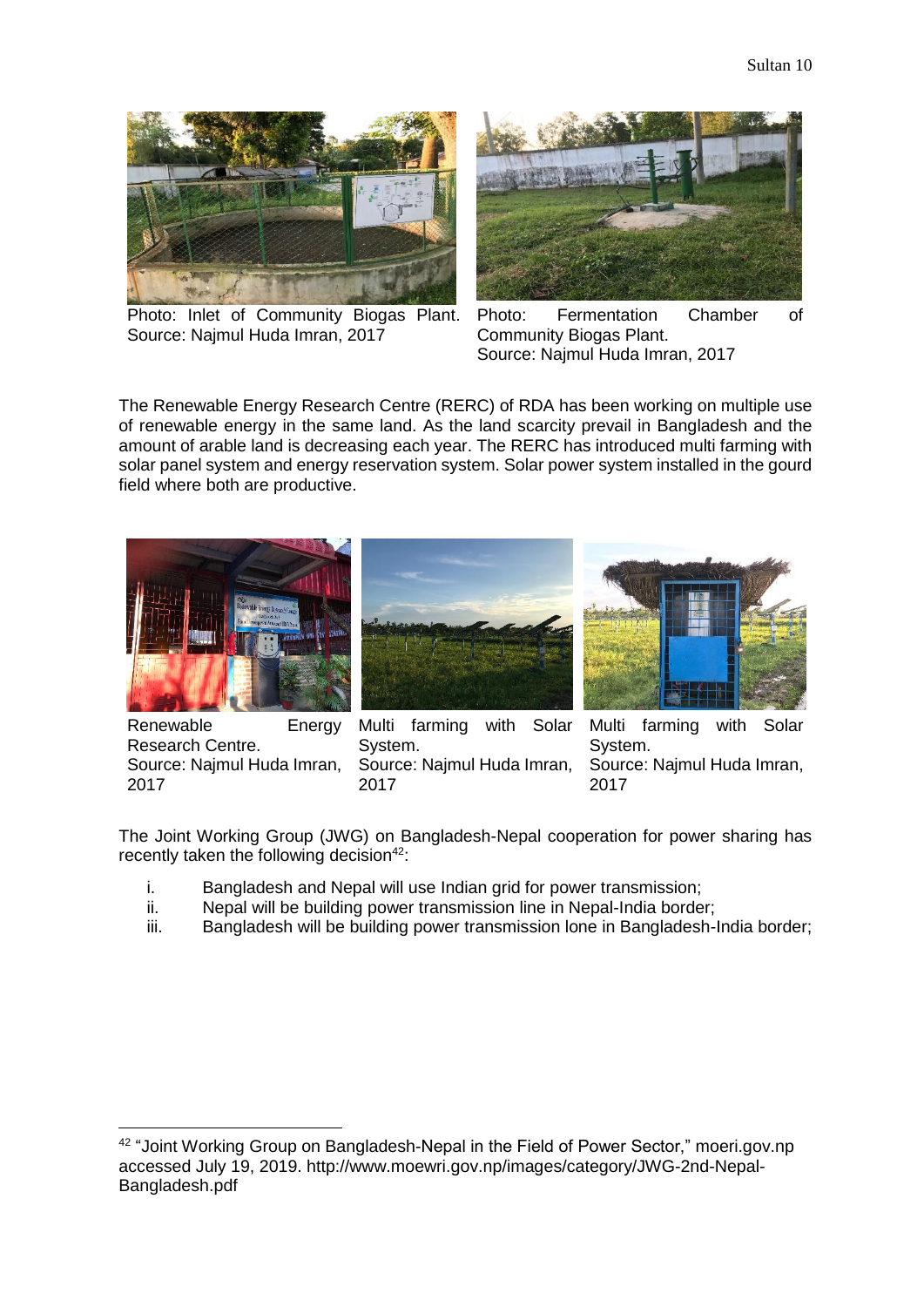

Photo: Kutubdia Windmill. Source: Annual Report 2018, Power Division, Bangladesh

# **Future Challenges**

 $\overline{\phantom{a}}$ 

The journey of sustainable development was not smooth since its conception. MDGs also faced a number of challenges where rich countries avoided their roles and responsibilities. But SDGs are for the whole planet. However, Bangladesh faces a lot of challenges for the reasons:

- a. The current population size of Bangladesh is 164.7 million while Bangladesh Bureau of Statistics (BBS) in its Population Projection of Bangladesh Dynamics and Trends 2011-2061 projects the population will be 251.45 million in high variant growth assumption; 223.39 million in medium variant growth assumption; and 209.42 million in low growth variant<sup>43</sup>. In this scenario, the food security will be challenging. The quality of food production is questionable with hybrid species. Additionally, a number of local food varieties are extinct for lower yields;
- b. Higher temperature reduces the productivity of high yielding rice varieties like Aus, Aman, and Boro<sup>44</sup>. In the summer time, the northern districts of Bangladesh face the desertification for water scarcity. The West Bengal province of India closes the sluice gates of Teesta river. Still the Teesta water sharing treaty is hanging between the two governments;
- c. Modernizing the agricultural system is a bigger challenge for the country. The arable land is very smaller in size and shape. Sometimes different cooperatives try to popularize group farming. But this initiative works inversely in benefit-cost sharing;
- d. The water quality of 32 rivers has been worsening in the last few years which is indirectly reducing the food productivity, increasing water borne diseases; and influencing environmental degradation<sup>45</sup>. Thus, water quality is a major concern of the country men. BDP 2100 outlines the suitable waste management plan and reduction of urban pollution mostly; supervision and control of urban water pollution and industrial waste; and action research for total water ecosystem<sup>46</sup>.

<sup>43</sup> Bangladesh Bureau of Statistics, *Population and Housing Census 2011* (Dhaka, 2015), 21.

<sup>44</sup> Planning Commission, *Bangladesh Delta Plan 2100 Abridged Version* (Dhaka, 2018), 12.

<sup>45</sup> Planning Commission, *Bangladesh Delta Plan 2100 Abridged Version* (Dhaka, 2018), 11.

<sup>46</sup> Planning Commission, *Bangladesh Delta Plan 2100 Abridged Version* (Dhaka, 2018), 19.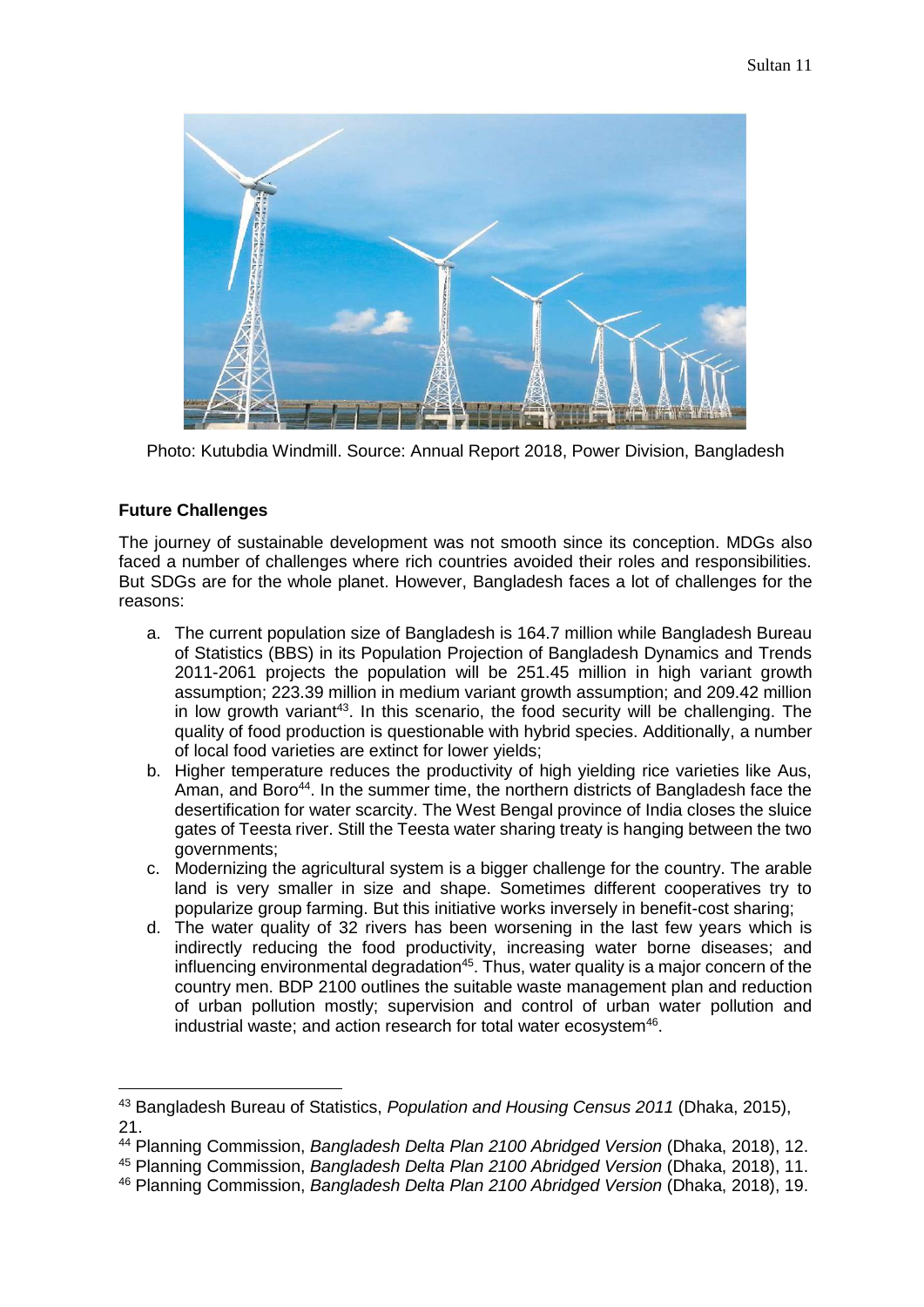

Photo: River pollution of Turag river. Source: S M Tareque Sultan, 2018.

- e. Meteorological challenges exist for renewable energy generation in Bangladesh<sup>47</sup>. The wind velocity is not stable through the year. While, risk of energy security exists in cross border energy transmission<sup>48</sup>. It mainly depends on the better relationships of the participating countries. If the relation worsens, the utility and benefit of such investment may futile. Furthermore, increasing the capacity of hydraulic power generation is challenging. As the current hydraulic power generation capacity is 230  $\mathsf{MW}^{49}.$
- f. Geographic vulnerability poses threat to transboundary water flow management. Most of the tidal rivers which are originated in China, Nepal, Bhutan and India passes through Bangladesh and drain the huge amount of water to the Bay of Bengal. The waterflow gains huge flow and power during the passage and inundates the catchments each year. The high velocity of water flow also causes river erosions rapidly. In the last year around 4000 families lost their all land and belongings for river erosion in Naria Upazila of Bangladesh<sup>50</sup>.
- g. Bangladesh is surrounded by India in three sides and the other side is Bay of Bengal. Thus, the Ganges-Brahmaputra-Meghna rivers mainly flow from outside and causes damage in the catchments lying in Bangladesh. Thus, the geographic vulnerability challenges are:
	- i. Transboundary river water management;
	- ii. Joint flood forecasting and drought management;
	- iii. Demand based river basin planning and management by the neighbouring countries;
- h. Global Climate Risk Index 2019 reveal that Bangladesh is one of the 10 most vulnerable countries in the world for climate change during 1998-2017 years<sup>51</sup>. Bangladesh Climate Change Trust Fund was established in 2009 for managing and mitigating climate change. Moreover, geographically Bangladesh is one of the most

<sup>47</sup> Power Division, *Power System Master Plan* (Dhaka, 2016), 107.

<sup>48</sup> Power Division, *Power System Master Plan* (Dhaka, 2016), 109.

<sup>49</sup> 'Bangladesh Remains Lowest in Asian Hydropower Production,' The Daily Star,

November 03, 2018. https://www.thedailystar.net/bangladesh/lowest-hydropower-producerin-asia-since-2017-bangladesh-remains-lowest-1655587

<sup>50</sup> Staff Correspondent, "Padma Keeps Eroding Parts of Naria" The Daily Star, September 13, 2018.

<sup>51</sup> "Global Climate Risk Index 2019," germanwath.org accessed 22 July, 2019. https://germanwatch.org/en/16046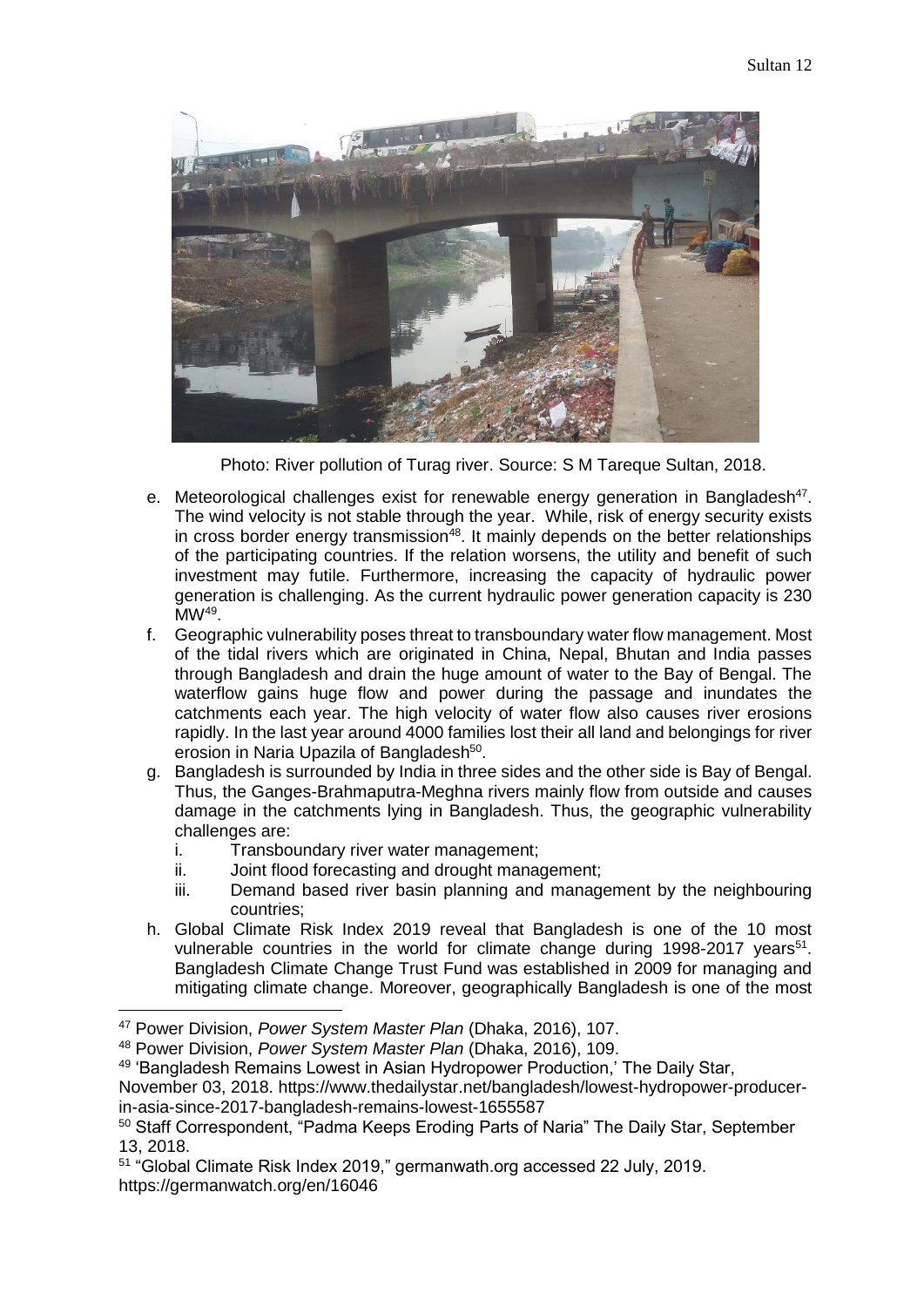vulnerable countries for global warming which increase the propensity of cyclones in the Bay of Bengal. Although, the disaster management capacity of Bangladesh has increased since 1991. The government of Bangladesh has also established Bangladesh Climate Change Resilience Fund (BCCRF) in 2010 which supports to build resilience in facing climate change<sup>52</sup>;

- i. Most of the power generation is dependant on domestic natural gas $53$ . But, the domestic stock of natural gas is shrinking which influence the government to move for coal-based power plant. Rampal powerplant is one of the big coal-based power plants in Bangladesh which will supply 1320 MW electricity<sup>54</sup>. Coal-based power generation is a big challenge for the sustainability. Although, Bangladesh has been implementing its first nuclear power plant at Rooppur<sup>55</sup>;
- j. The system loss in the power generation sector is getting a burden on the net benefits. Total system loss stands 11.87% in 2018 for transmission and distribution<sup>56</sup>; and
- k. Financing for SDGs achievement is another major challenge for Bangladesh. UNDP estimated that the country will require US\$409 billion for the required development stipulated in the  $7<sup>th</sup>$  FYP, a parallel document of SDGs $<sup>57</sup>$ .</sup>

# **Window of Hope**

Though, low velocity of wind for exists in Bangladesh<sup>58</sup>. While, the joint collaboration of Bangladesh government and U.S. Department of Energy's National Renewable Energy Laboratory (NREL) has been working to meet the challenges of power generation and new opportunities. The NREL found that the coastal belt has the potentiality to produce wind power<sup>59</sup>.

Bangladesh has the ample opportunity to exploit the regional hydropower potentiality and cross border transmission system<sup>60</sup>. Bangladesh has been importing 1160 MW electricity from India<sup>61</sup> and continuing the discussion with Nepal for cross border electricity sharing. PSMP 2016 projects to increase cross border energy import to 3500-8500 MW by 2031 and 9000 MW by 2041<sup>62</sup>.

Moreover, the government of Bangladesh has adopted participatory approaches for achieving SDGs. One of the fundamental characteristics is 'inclusiveness'. A holistic and inclusive approach will be helpful for achieving SDGs and inspiring the farmers for

<sup>54</sup> Power Division, *Moitri Super Thermal Power Plant Project (Rampal)* (Dhaka, 2017).

 $\overline{a}$ <sup>52</sup> "Global Climate Risk Index 2019," germanwath.org accessed 22 July, 2019. https://germanwatch.org/en/16046

<sup>53</sup> Power Division, *Power System Master Plan* (Dhaka, 2016), 1.

<sup>55</sup> "Rooppur Nuclear Power Plant Project," rooppurnpp.gov.bd accessed July 27, 2019.

http://www.rooppurnpp.gov.bd/site/page/76d2f89f-9cd6-4af7-82a7-e1ad01673502/- <sup>56</sup> Power Division, At a Glance, Dhaka, 2019.

<sup>&</sup>lt;sup>57</sup> "Strengthening Finance for the 7th Five Year Plan and SDGs in Bangladesh," undp.org accessed July 26, 2019.

https://www.undp.org/content/dam/rbap/docs/meetTheSDGs/Bangladesh%20DFA%20- %20Strengthening%20Finance%20for%20the%207th%20Five%20Year%20Plan%20and% 20SDGs.pdf

<sup>58</sup> Power Division, Power System Master Plan (Dhaka, 2016), 108.

<sup>59</sup> "Assessing the Wind Power Potential in Bangladesh," nrel.gov accessed July20, 2019. https://www.nrel.gov/news/program/2018/assessing-the-wind-power-potential-inbangladesh.html

<sup>60</sup> Power Division, Power System Master Plan (Dhaka, 2016), 108.

<sup>61</sup> Power Division, At a Glance (Dhaka, 2019).

<sup>&</sup>lt;sup>62</sup> Power Division, Power System Master Plan (Dhaka, 2016).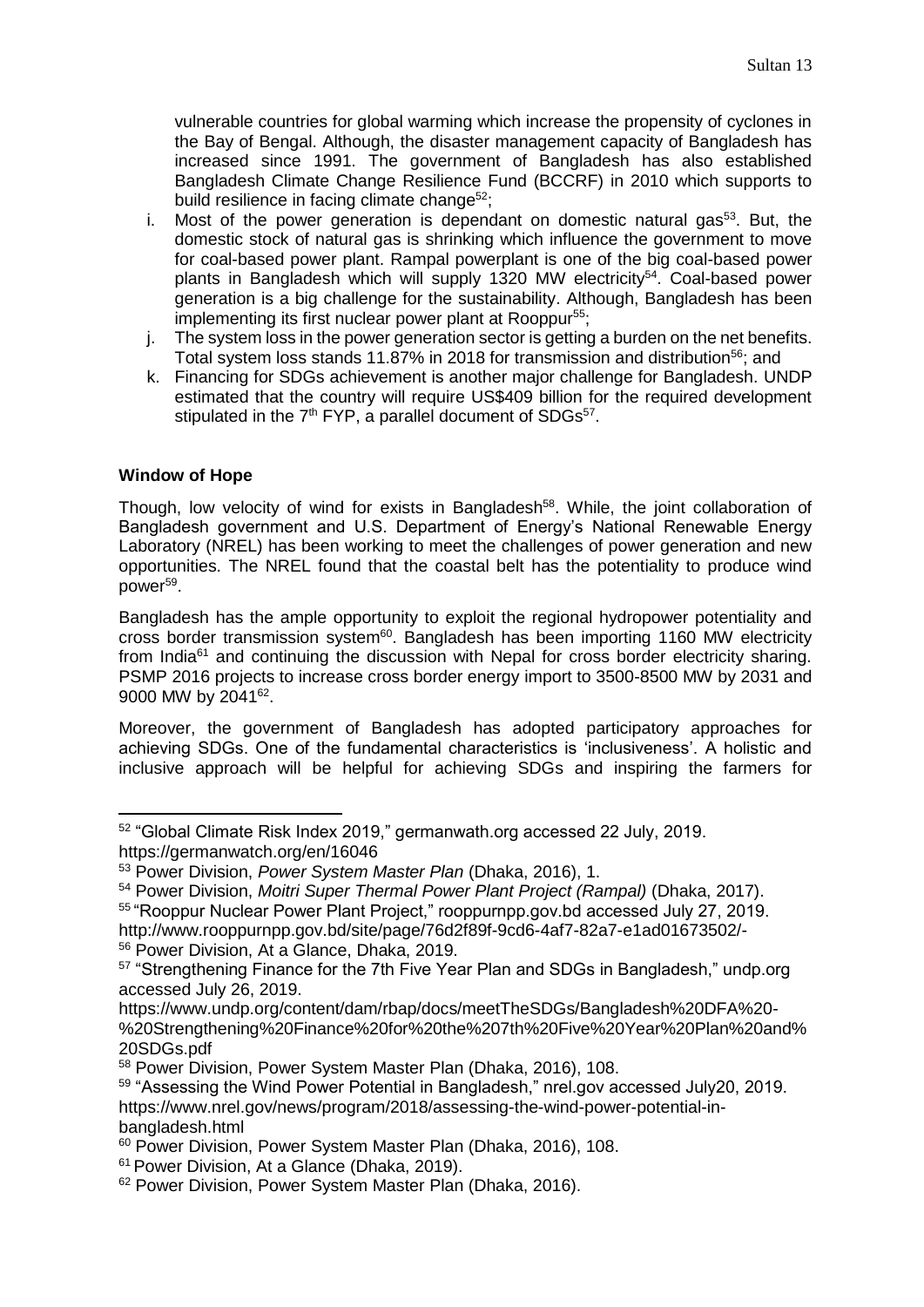sustainable production of crops. Moreover, BDP 2100 is a parallel plan of actions to ensure long term water and food security, economic growth and environmental sustainability $^{63}$ .





Photo: participatory learning and motivating session arranged by RDA, Bogra. Source: S M Tareque Sultan, 2017

The government of Bangladesh focuses on water governance, water sharing treaty, unfinished treaties between the neighbouring countries. Additionally, PSMP has set a target to achieve renewable energy generation capacity 2470 MW by 2021 and 3864 MW by 2041<sup>64</sup>.

## **Policy Recommendation**

Qualitative Development Initiative (QDI) which can be a holistic policy for achieving SDGs by 2030 in food, water and energy sector. QDI will focus on prosperity and well-being rather than focusing on only mathematical figures, statistics and paper works on GDP or GNP. The measurement of development has built in discriminatory view only on figures and data rather than bringing the actual development and human capital development. The QDI will work for food standards, water quality and zero pollution by protecting farmers interest, reducing health hazards of the expected consumers, and integrating standards, norms, and values to the stakeholders.

QDI will focus more on capacity development and technical knowledge transfer to the grassroot people to achieve SDGs collectively. It aims human capital development of the unaddressed section who have the potentiality to contribute to the change of the globe with newer skills and capacities to produce quality food, conservative water utilization and renewable energy generation. It will foster innovation utilizing their local knowledge and experience to bring resilience. Real-life example can be the utilization of banana trees and bamboo for making floating boats during floods in Bangladesh which save the human life, dry foods, animals, daily necessaries and belongingness. It will value the geographic and cultural values while bringing prosperity and wellbeing. Likewise, SDGs especial focus on people, planet, prosperity, peace and partnership.

## **Conclusion**

 $\overline{\phantom{a}}$ 

SDGs came up with a great hope and expectation of wholehearted participation of stakeholders from all spheres. Although, MDGs were the only headache of poor countries for developing the indicators and statistics. The paper found that opportunities are expected by every stakeholder while ignoring the challenges with proper attention. Even, food and water

<sup>63</sup> Planning Commission, Bangladesh Delta Plan 2100 Abridged Version (Dhaka, 2018), 14.

<sup>64</sup> Power Division, *Power System Master Plan* (Dhaka, 2016), 108.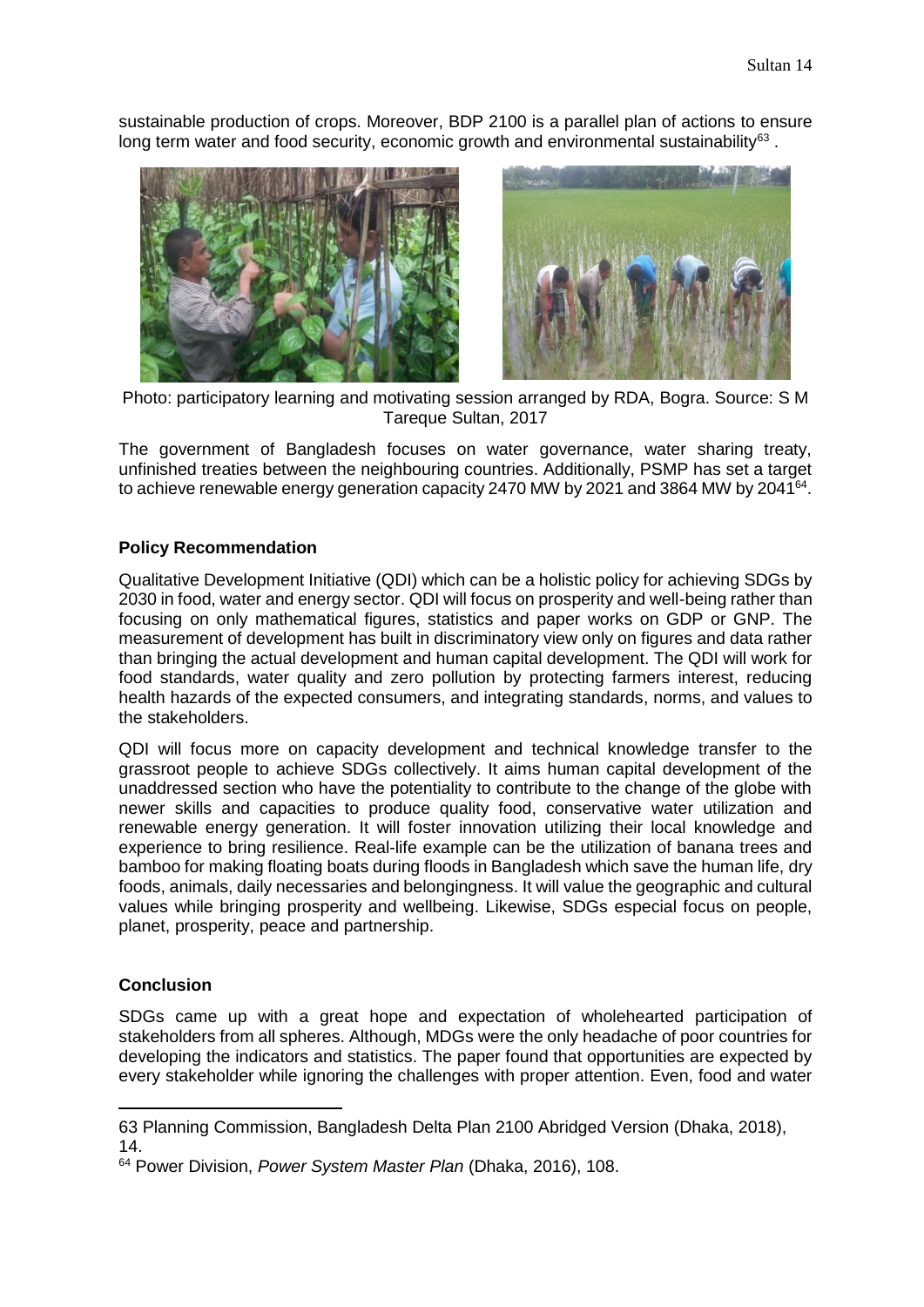are consumed by everyone who is alive while energy is consumed more by the rich. But, the food, water and energy crisis affect more negatively the poor than the rich. As such, a greater attention is to be paid for collective achievement in SDGs and materializing the motto 'leaving no one behind'. Bangladesh has been working relentlessly to achieve food, water and energy security along with all other goals and targets of SDGs.

Managing the challenges and making the better utilization of the mentioned windows of hope while applying the QDI approach, Bangladesh will be moving forward for achieving SDGs by 2030. The increase of rice productivity and power generation capacity will foster the SDGs implementation while finishing the unfinished water sharing treating with India and Nepal. Regional cooperation along with global movement for SDGs will create a favourable atmosphere for SDGs achievement.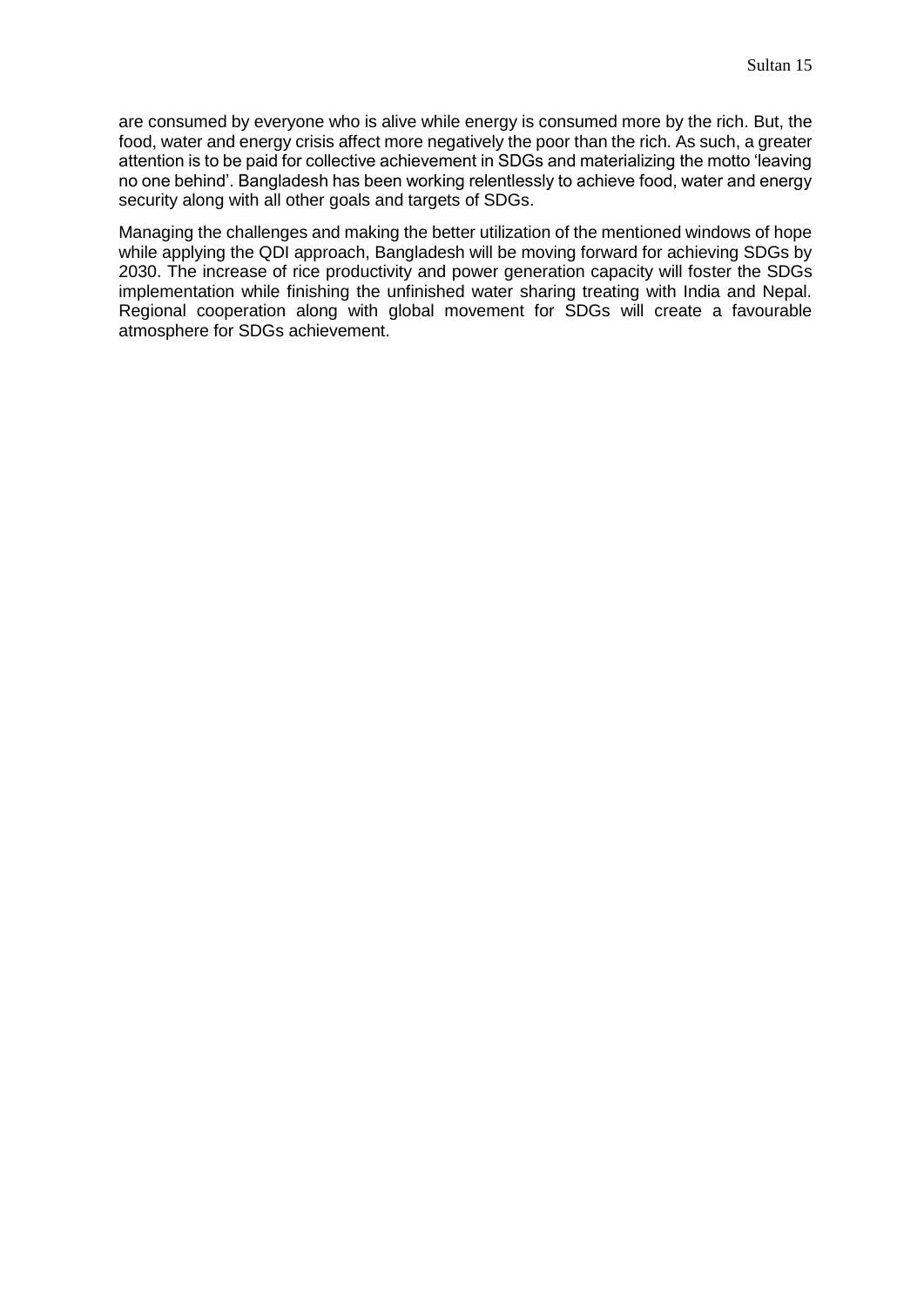#### **Bibliography**

- "Assessing the Wind Power Potential in Bangladesh." nrel.gov accessed July20, 2019. https://www.nrel.gov/news/program/2018/assessing-the-wind-power-potential-inbangladesh.html.
- Achievement of Last 10 Years. powerdivision.gov.bd, accessed on 23 July, 2019. https://powerdivision.gov.bd/site/page/6cd25d49-3150-482a-8bd0- 701d18136af7/%E0%A6%8F%E0%A6%95- %E0%A6%A8%E0%A6%9C%E0%A6%B0%E0%A7%87.
- "Aquaculture for Income and Nutrition." worldfoshcenter.org Accessed 17 July, 2019. https://www.worldfishcenter.org/content/aquaculture-income-and-nutrition-ain.
- Bangladesh Bureau of Statistics, *45 Years Statistics of Major Crops,* Dhaka, 2018, 23.
- "Bangladesh's Progress on the MDGs." undp.org, accessed 12 June, 2019. http://www.bd.undp.org/content/bangladesh/en/home/post-2015/millenniumdevelopment-goals.html.
- 'Bangladesh Remains Lowest in Asian Hydropower Production,' The Daily Star, November 03, 2018. https://www.thedailystar.net/bangladesh/lowest-hydropower-producer-in-asiasince-2017-bangladesh-remains-lowest-1655587.
- "Bangladesh Climate Change Resilience Fund." worldbank.org accessed 24 July, 2019. https://www.worldbank.org/en/news/feature/2012/05/22/bangladesh-climate-changeresilience-fund-bccrf
- "Bangladesh: Growing the Economy through Advances in Agriculture." worldbank.org, accessed on 14 April, 2019, https://www.worldbank.org/en/results/2016/10/07/bangladesh-growing-economythrough-advances-in-agriculture.

Bangladesh Bureau of Statistics, Population and Housing Census 2011, Dhaka, 2015.

- Bangladesh Bureau of Statistics, Population and Housing Census 2011. Dhaka, 2015.
- Department of Livestock, Livestock Economy at a Glance, Dhaka, 2018.
- Department of Fisheries, *Annual Report 2017,* Dhaka, 2018. General Economics Division, Perspective Plan of Bangladesh 2010-2021, Dhaka, 2012.
- "Global Climate Risk Index 2019." germanwath.org Accessed 22 July, 2019. [https://germanwatch.org/en/16046.](https://germanwatch.org/en/16046)
- Habiba, Umma, Md Abbbedin, Abu Hassan and Rajib Shaw. Food Security and Risk Reduction in Bangladesh. Japan: Springler Japan, 2015.
- "Joint Working Group on Bangladesh-Nepal in the Field of Power Sector." moeri.gov.np accessed July 19, 2019. http://www.moewri.gov.np/images/category/JWG-2nd-Nepal-Bangladesh.pdf.
- Joint River Commission, Bangladesh, *List of Transboundary Rivers*, Dhaka 1973.
- Joint River Commission, Bangladesh, *Ganges Water Sharing Treaty 1996,* Dhaka, 1996.
- Liverman, Diana. "Geographic perspectives on development goals: constructive engagements and critical perspectives on the MDGs and the SDGs." Dialogue in Human Geography 42, (1018): 168-185.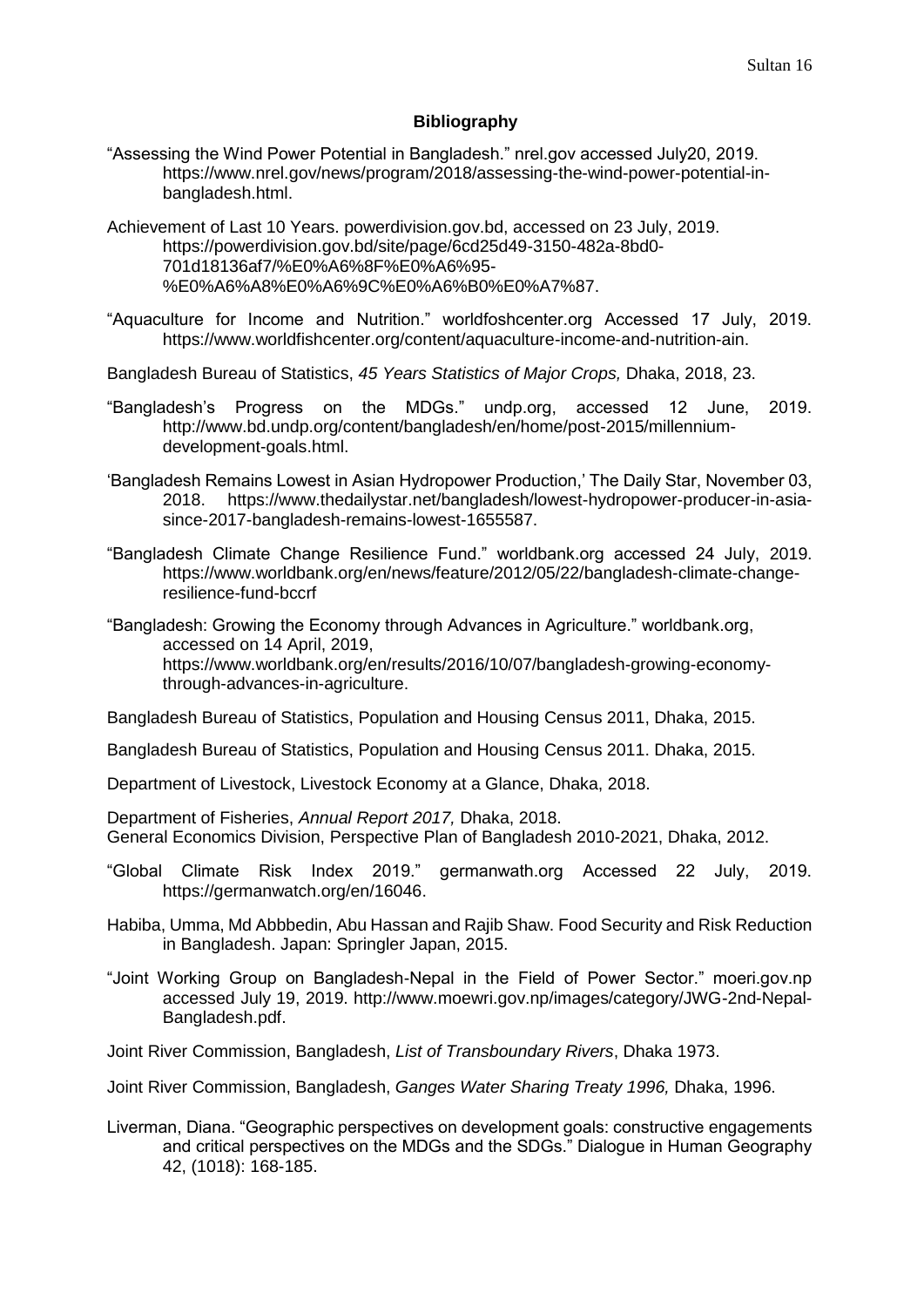"MDG Progress Report 2015." undp.org, accessed 12 June, 2019. http://www.bd.undp.org/content/bangladesh/en/home/library/mdg/mdg-progressreport-2015.html.

Ministry of Water Resources, *National Water Policy*, Dhaka, 2000.

"Nuclear Power in Bangladesh." world-nuclear.org Accessed 25 July, 2019. https://worldnuclear.org/information-library/country-profiles/countries-a-f/bangladesh.aspx

Power Division, *Power System Master Plan,* Dhaka, 2016.

"Power System Master Plan 2016." powerdivision.gov.bd, accessed on 14 April, 2019, [https://powerdivision.portal.gov.bd/sites/default/files/files/powerdivision.portal.gov.bd/](https://powerdivision.portal.gov.bd/sites/default/files/files/powerdivision.portal.gov.bd/page/4f81bf4d_1180_4c53_b27c_8fa0eb11e2c1/(E)_FR_PSMP2016_Summary_revised.pdf) [page/4f81bf4d\\_1180\\_4c53\\_b27c\\_8fa0eb11e2c1/\(E\)\\_FR\\_PSMP2016\\_Summary\\_revi](https://powerdivision.portal.gov.bd/sites/default/files/files/powerdivision.portal.gov.bd/page/4f81bf4d_1180_4c53_b27c_8fa0eb11e2c1/(E)_FR_PSMP2016_Summary_revised.pdf) [sed.pdf.](https://powerdivision.portal.gov.bd/sites/default/files/files/powerdivision.portal.gov.bd/page/4f81bf4d_1180_4c53_b27c_8fa0eb11e2c1/(E)_FR_PSMP2016_Summary_revised.pdf)

Planning Commission, Bangladesh Delta Plan 2100 Abridged Version. Dhaka, 2018.

"Population Growth (annual %)." worldbank.org. Accessed on 28 June, 2019. https://data.worldbank.org/indicator/SP.POP.GROW?locations=BD.

Power Division, *Moitri Super Thermal Power Plant Project (Rampal)* (Dhaka, 2017).

Power Division, *At a Glance,* Dhaka, 2019.

- "Rooppur Nuclear Power Plant Project," rooppurnpp.gov.bd accessed July 27, 2019. http://www.rooppurnpp.gov.bd/site/page/76d2f89f-9cd6-4af7-82a7-e1ad01673502/-
- Renewable Energy Program. powerdivision.gov.bd, accessed on 20 July, 2019. https://powerdivision.gov.bd/site/page/7cdf7d30-6656-41ec-aa8a-943193f30a61/R-- E-Program.
- Rashid, Harun. "Likehood of Agreement on Teesta Water Sharing," The Daily Star, June 30, 2018, https://www.thedailystar.net/opinion/likelihood-agreement-teesta-water-sharing-1597378.
- "Success Stories 2009-2018." brri.gov.bd Accessed 15 June, 2019. http://www.brri.gov.bd/site/notices/c181858e-fc18-470f-b4f8-e232dfe95808/Success-Stories-2009-18.
- Staff Correspondent. "Padma Keeps Eroding Parts of Naria" The Daily Star, September 13, 2018.
- "The State of World Fisheries and Aquaculture." fao.org Accessed 11 July, 2019 [http://www.fao.org/3/I9540EN/i9540en.pdf.](http://www.fao.org/3/I9540EN/i9540en.pdf)
- "Strengthening Finance for the 7th Five Year Plan and SDGs in Bangladesh," undp.org accessed July 26, 2019. https://www.undp.org/content/dam/rbap/docs/meetTheSDGs/Bangladesh%20DFA%2 0- %20Strengthening%20Finance%20for%20the%207th%20Five%20Year%20Plan%20 and%20SDGs.pdf
- Timothy Mitchell. "'Rule of experts: Egypt, techno-politics, modernity," Dialogues in Human Geography8, no. 2 (2002).
- "2018 Global Hunger Index Results." globalhungerindes.org accessed 12 July, 2019. https://www.globalhungerindex.org/results/.